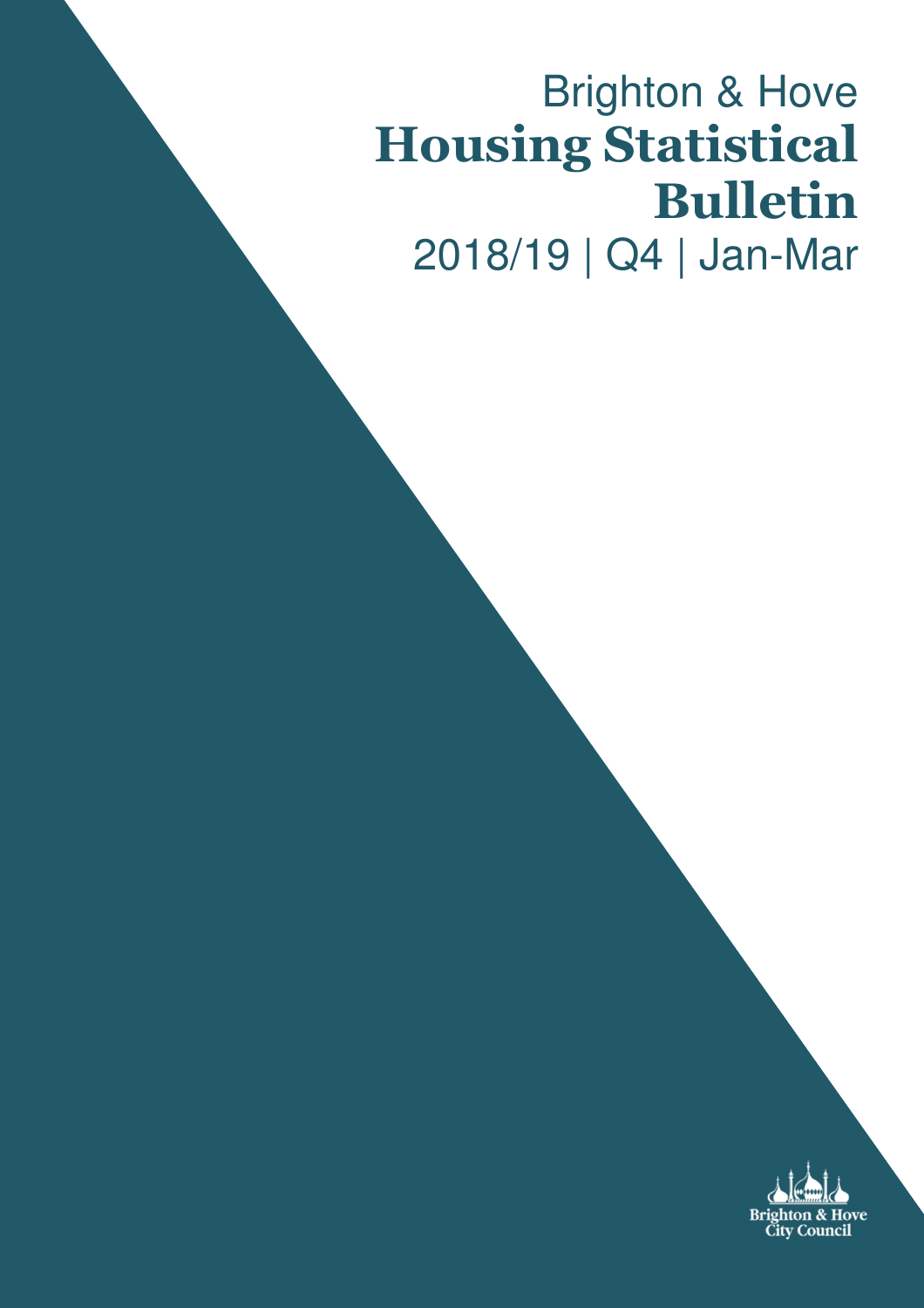# Changes in affordable housing

At the beginning of 2018/19 it was projected that 163 new affordable homes would complete during the year but, due to contract slippage, the outturn for the year was 129.

69 homes for affordable rent completed:

- 14x 1-bed
- 39x 2-bed
- 10x 3-bed
- 6x 4-bed

60 for shared ownership completed:

- 22x 1-bed
- $31x$  2-bed
- 7x 3-bed

9 (7%) of the 129 affordable homes meet the wheelchair standard

The chart shows the number of empty homes brought back into use over the last few years as a result of action taken by Brighton & Hove City Council.

So far, 31 homes have been brought back into use during Q4 2018/19. Similar to previous quarters, this figure may increase once further verification is completed.

A snapshot taken at the end of this quarter identified that the Empty Property Team was in constructive dialogue with the owners of a total of 318 properties.

At present, there are 43 properties assessed as high priority for enforcement and being monitored by Empty Property Enforcement Group<sup>1</sup>

During Q4 2018/19 there were a total of 22 applications and 14 council dwellings sold under Right to Buy.

Comparing the activity with that in Q4 2017/18, the number of applications has decreased by 29% but the number of sales has increased by 27%.

 $\overline{a}$ 





Brighton & Hove

Source: BHCC Housing Strategy Team Enabling Report



<sup>1</sup> Empty Property Enforcement Group members are the Empty Property Team and representatives from the Private Sector Housing Team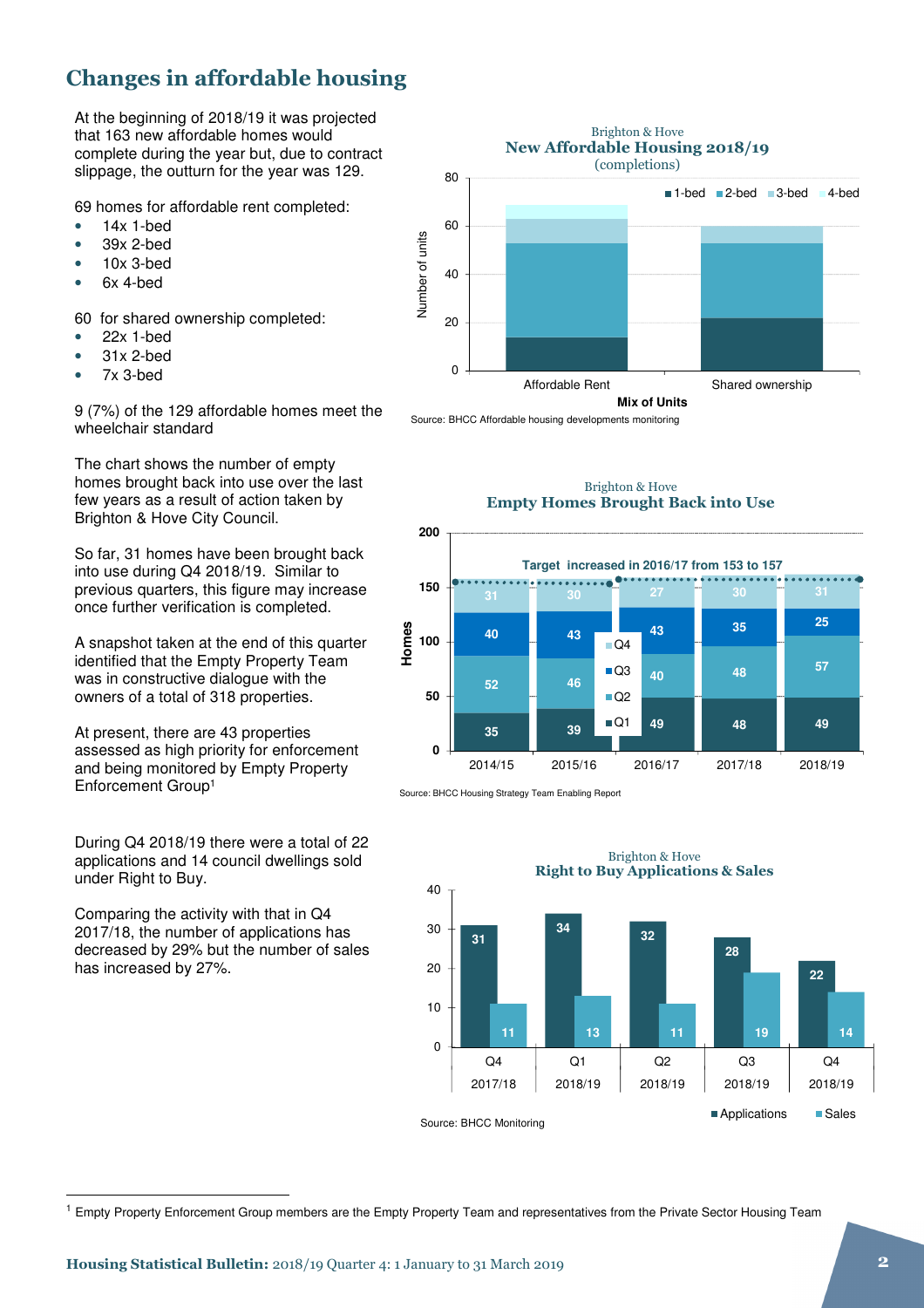# Help to Buy demand in Brighton & Hove

Help to Buy is a government initiative that helps people to buy their own home, helping people to get onto the housing ladder or move up it.<sup>2</sup> The charts and tables below show applicants who are wanting to buy in the city.<sup>3</sup>

The chart shows the number of applicants on the Help to Buy database over the past 5 quarters.

During Q4 2018/19 a total of 2,098 applicants were on the database. This was a quarterly decrease of 33% and an annual decrease of 27%.

The chart shows the size of property required by applicants on the database. In Q4 2018/19

- 1,418 (68%) applicants required 1 bed home; an annual decrease of 28%
- 429 (20%) of applicants required 2 bed home; an annual decrease of 26%
- 251 (12%) of applicants required 3 bed+ home; an annual decrease of 21%





The tables and chart below provide more information on the Help to Buy applicants

|            | Number of<br>applicants | live in area | work in<br>area | social<br>tenants | with a<br>disability | <b>Average</b><br>joint income | Average<br>savings |
|------------|-------------------------|--------------|-----------------|-------------------|----------------------|--------------------------------|--------------------|
| Q4 2017/18 | 2.875                   | 1,773        | 1.191           | 103               | 175                  | £33,143                        | £14,668            |
| Q1 2018/19 | 3,030                   | 853, ا       | 1,216           | 111               | 193                  | £33,163                        | £14,944            |
| Q2 2018/19 | 3,006                   | 834. ا       | 1,187           | 107               | 187                  | £33,293                        | £14,946            |
| Q3 2018/19 | 3,110                   | 897. ا       | 1.211           | 110               | 195                  | £33,188                        | £15,175            |
| Q4 2018/19 | 2,098                   | 1,199        | 679             | 68                | 155                  | £33,690                        | £15,986            |





#### Applicants by current housing status Q4 2018/19

| V4 2010/19                        |                |
|-----------------------------------|----------------|
| <b>Council Tenant</b>             | 22             |
| <b>Discounted Rent</b>            | $\overline{2}$ |
| <b>Housing Association Tenant</b> | 46             |
| Other                             | 8              |
| <b>Owner Occupier</b>             | 49             |
| <b>Private Tenant</b>             | 1,252          |
| Rent to Buy                       | 3              |
| <b>Shared Owners</b>              | 42             |
| Temporary Accommodation (TA)      | 31             |
| Tied Accommodation (Job)          | 9              |
| With family or friends            |                |
|                                   |                |

2 Bedfordshire Pilgrims Housing Association known as bpha is the administrator of Help to Buy

<sup>&</sup>lt;sup>3</sup> Includes households already living in the city and those wanting to move to the city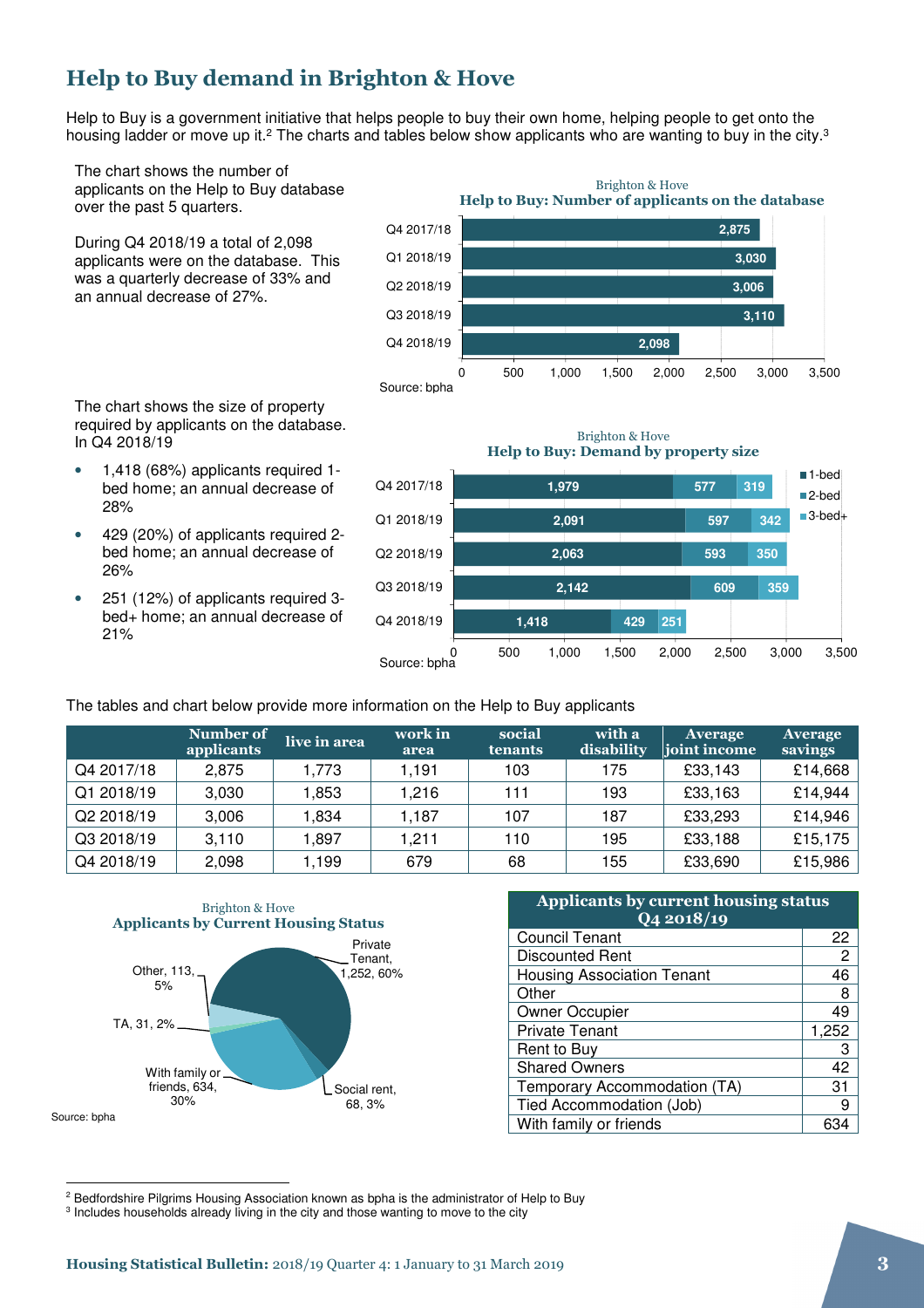## Homelessness Prevention and Relief

The Homeless Reduction Act 2018 requires that councils engage positively with all applicants who are 'threatened with homelessness' in order to plan and find mutually agreed housing outcomes that avoid homelessness. The period when an applicant is considered 'threatened with homelessness' has been extended from 28 to 56 days. An initial assessment is made to agree a "personalised housing plan" with the applicant which details the steps they and the local authority should take in order to prevent homelessness. There are three stages to the new application and these are reflected in the nature of the duty owed. A prevention duty is owed for the 56 days prior to homelessness (the duty to prevent homelessness); a relief duty is owed for 56 days when someone becomes homeless (the duty to help find alternative accommodation); then the decision on what housing duty is owed for cases where homelessness is not prevented or relieved.

## Council's Housing Options Team Prevention and Relief Casework

#### Advice & Assistance: cases closed

During Q4 2018/19 a total of 104 cases were closed by the Council's Housing Options Team.

These cases are not included in the prevention and relief outcomes reported in the following charts and tables.



Source: BHCC Monitoring

#### Initial assessments in quarter

During Q4 2018/19 a total of 332 initial assessments of the homelessness duty owed to households were made.

- 114 (34%) were threaten with homelessness and a prevention duty was owed
- 146 (44%) were homeless and a relief duty was owed
- 59(18%) were not threatened with homelessness within 56 days
- 13 (4%) other outcome

### Prevention & Relief: cases closed

During Q4 2018/19 a total of 278 prevention and relief cases were closed by the Council's Housing Options Team.

- 122 (44%) were prevention cases
- 156 (56%) were relief cases

#### Brighton & Hove City Council Initial assessment of homelessness duty owed: Q4 2018/19



Source: BHCC monitoring

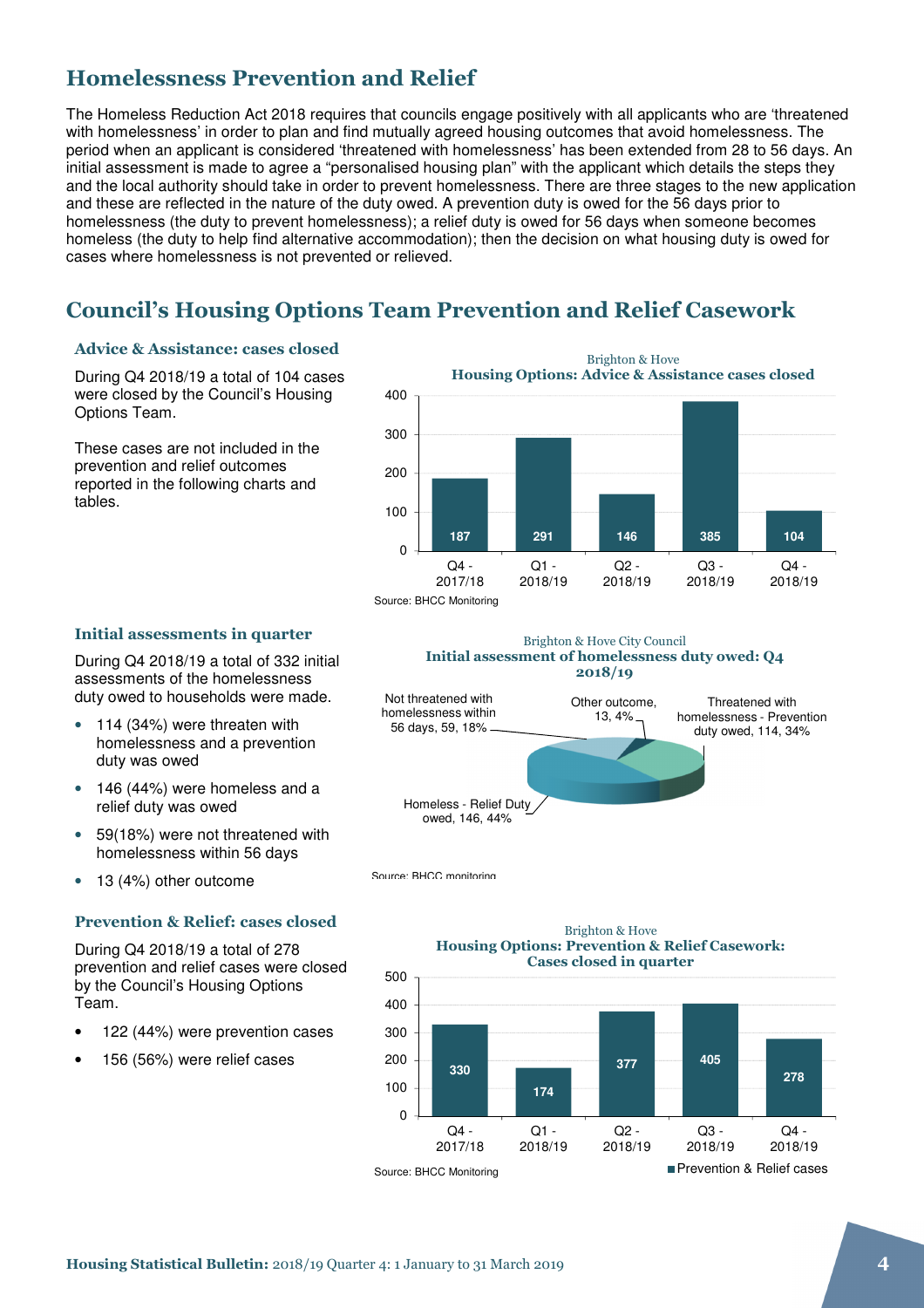### Housing Options Homelessness Prevention: Cases closed during quarter

#### **Reason for loss of accommodation:**

The chart shows the reason for the loss of the last settled home of the 122 households owed a prevention duty and the case was closed during the quarter.

- 23 (19%) evicted by family or friends
- 52 (43%) end of a private rented sector tenancy
- 4 (3%) domestic violence



#### **Sustained Accommodation**:

The chart shows the prevention activity that helped 25 of the 122 households to sustain living in their current accommodation

72% of the households were able to continue to live in their private rented accommodation.



#### **Alternative Accommodation:**

The chart shows the prevention activity that helped 38 of the 122 households to find alternative accommodation for 6 months or more.

79% of the households secured alternative accommodation in the private rented sector.

#### Brighton & Hove City Council Prevention: Alternative Accommodation (Q4 2018/19)



Source: BHCC monitoring

#### **Other outcomes:**

The chart shows the outcomes for the other 59 of the 122 households where their current accommodation was not sustained or they did not secure alternative accommodation.

For 36% of the 59 households a homeless outcome was unpreventable.

#### Brighton & Hove City Council Prevention: Other Outcomes (Q4 2018/19)



Source: BHCC monitoring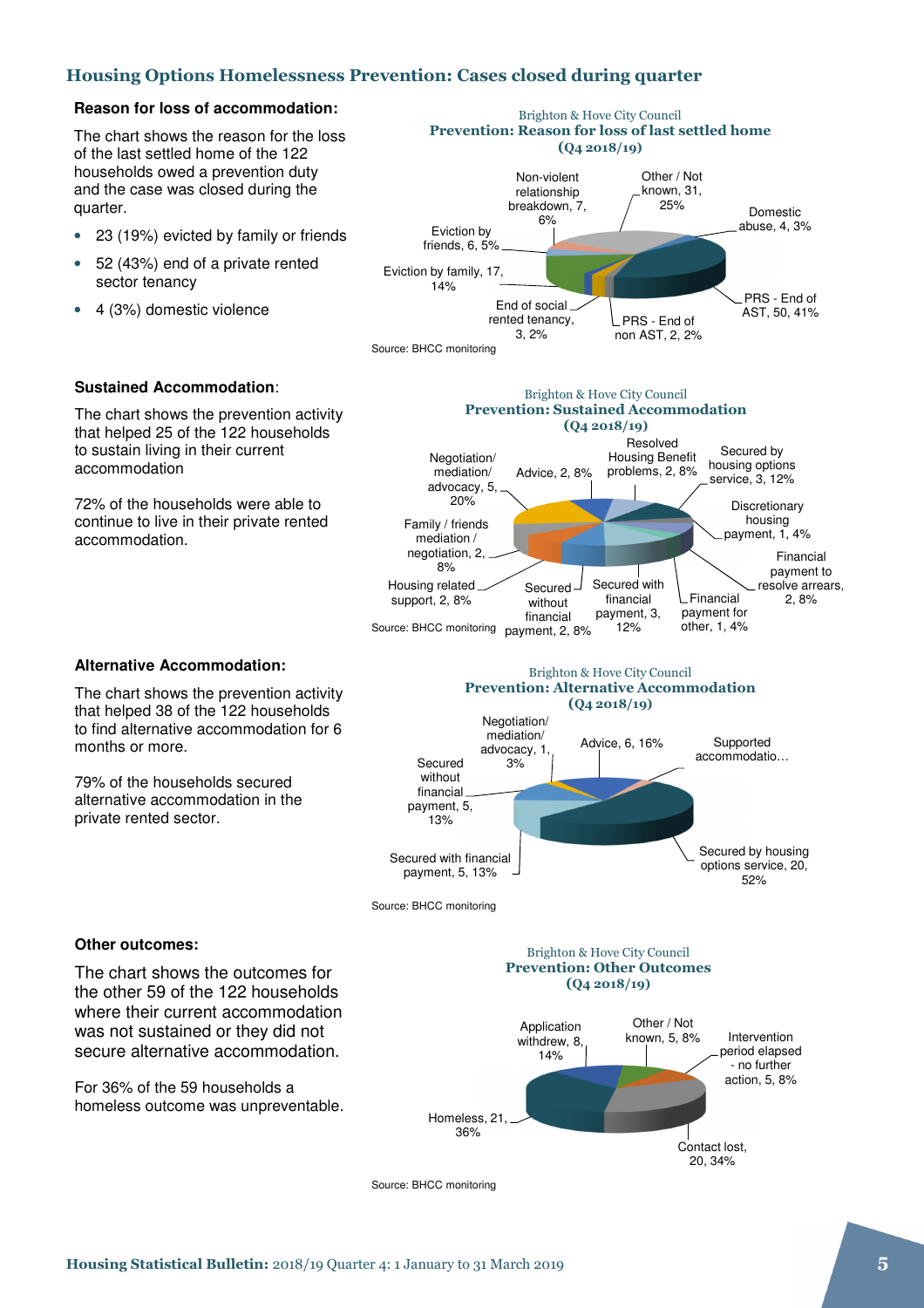### Housing Options Homelessness Relief: Cases closed during quarter

#### **Reason for loss of accommodation:**

The chart shows the reason for the loss of the last settled home of the 156 households owed a relief duty and the case was closed during the quarter.

- 42 (27%) evicted by family or friends
- 30 (19%) end of a private rented sector tenancy
- 11 (7%) non-violent relationship breakdown
- 14 (9%) domestic violence

#### **Secured Accommodation**:

The chart shows the relief activity that helped of 25 of the 156 households to secure accommodation with a lease for 6 months or more.

• 56% in the private rented sector

A total of 131 of the 156 households

For 58% of households the period of 56 days for relief duty elapsed

• 36% in social housing

**Other outcomes:** 

the case was closed.

**Other outcomes: Activity** 

months or more.

advice

The charts shows relief casework activity for the 131 households where the outcome was other than securing accommodation with a lease for 6



• 12% were placed in accommodation secured by the local authority or a partner agency delivering housing options service

• 84% of the households were given

NB: The statistics reported in this bullet are different to the ones published by the MHCLG due to how the data is collected. Work is being undertaken to solve the differences

Source: BHCC monitoring

84%

mediation / negotiation, 1 1%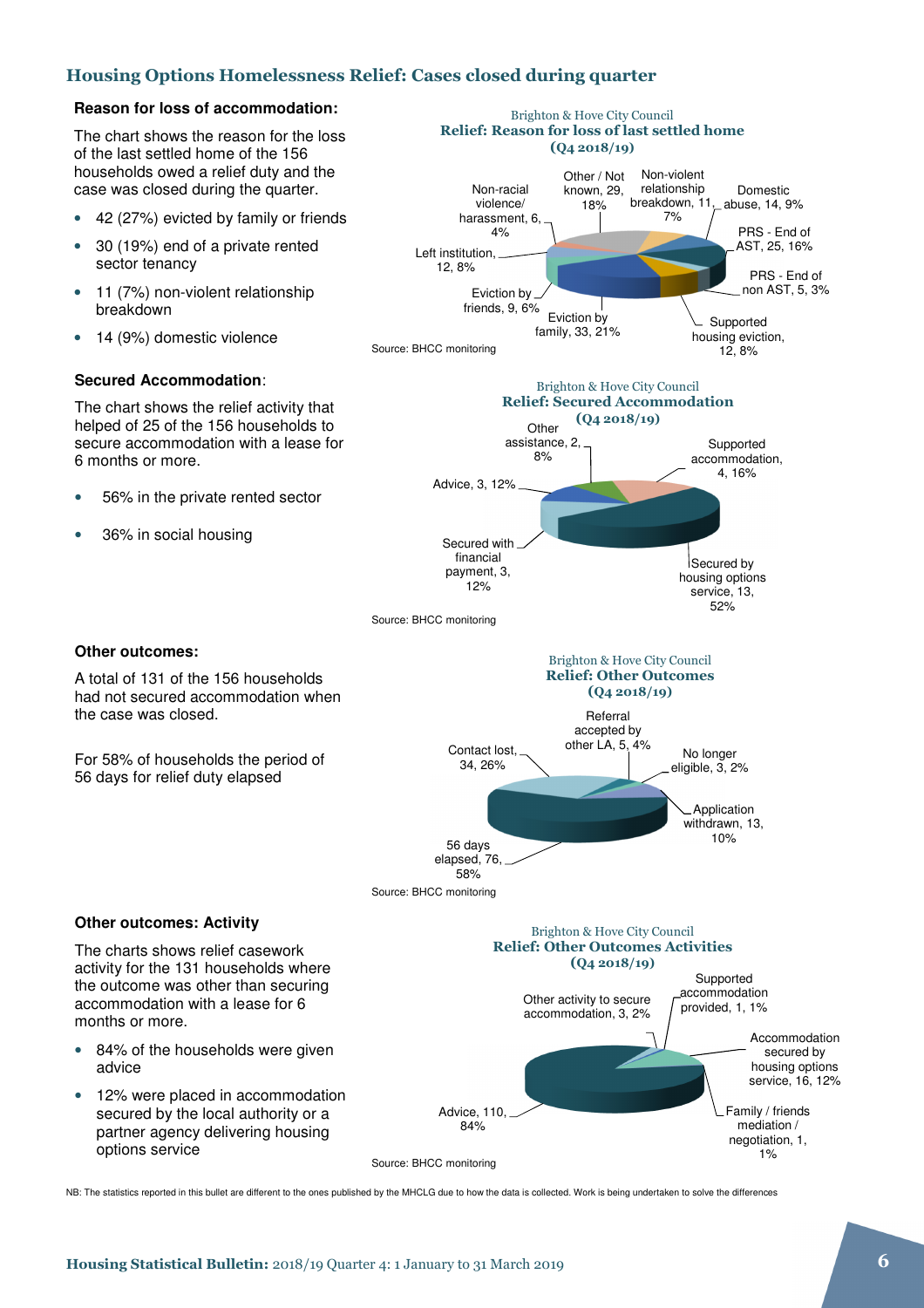# Partner Agencies Homelessness Prevention & Relief Activity

In addition to the prevention and relief casework completed by council's housing options team, the council also funds several external agencies to provide housing option services – Brighton YMCA and Brighton Housing Trust. .

#### **Other outcomes**

The charts shows the casework activity for 38 households where the outcome was other than securing current or alternative accommodation.

- 14 (36.8%) were given advice or guidance
- 12 (31.6%) households lost contact
- 12% (31.6%) other outcome

### **Prevention and Relief**

During Q4 2018/19 there were 191 households where homelessness was successfully prevented or relieved.

- 110 (58%) of households were helped to sustain their current accommodation
- 81 (42%) of households were helped to find alternative accommodation

#### **Sustained accommodation**:

The chart shows the prevention and relief activity that helped a total 110 households to sustain living in their current accommodation.

- 46% were helped to sustain their current accommodation through resolving rent arrears
- 28% were helped to sustain their current accommodation through conciliation or family mediation

#### **Alternative accommodation:**

The chart shows shows the prevention and relief activity that helped 81 households to find alternative accommodation through prevention work.

- 31% secured alternative housing in supported accommodation
- 12% secured alternative accommodation in the private rented sector





#### Source Partner Agency Monitoring







Source: Partner Agency Monitoring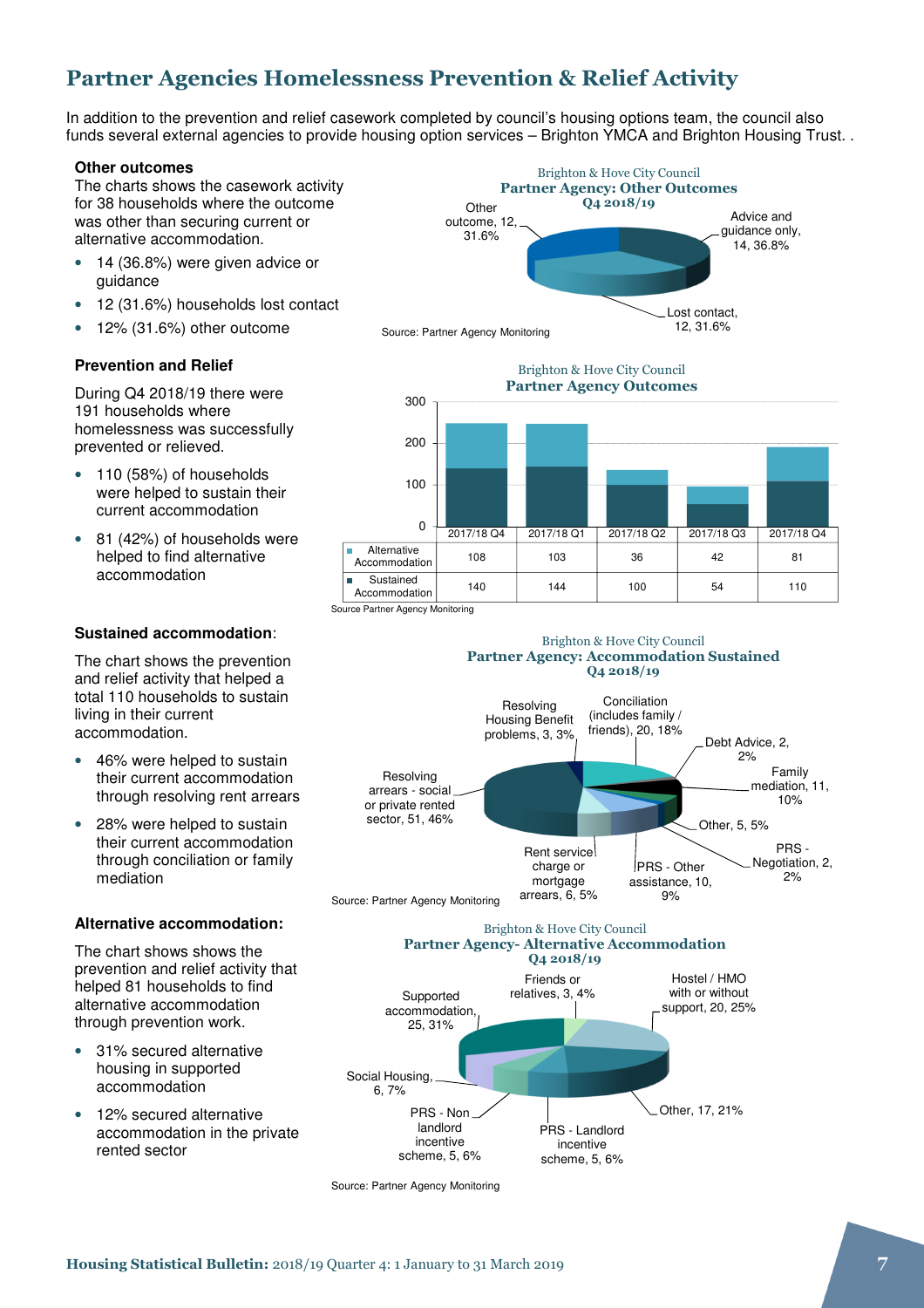### Homeless Applications and Acceptances in Brighton & Hove

|                      | $Q4 -$<br>2017/18 | $\Omega$ 1 - | $Q^2 -$<br>2018/19 2018/19 | <b>O3 - 1</b><br> 2018/19 | Q4 -<br>2018/19 |
|----------------------|-------------------|--------------|----------------------------|---------------------------|-----------------|
| Homeless decisions   | 216               |              | 74                         | 129                       | 93              |
| Homeless acceptances | 137               | 53           | 59                         | 94                        |                 |
| % Accepted           | 63.4%             | 68.8%        | 79.7%                      | 72.9%                     | 82.8%           |

#### Reason for Homelessness in Brighton & Hove



This quarter has seen a decrease in three of the main reasons for being accepted homeless.



Source: BHCC monitoring

The chart shows the reasons for homelessness in Q4 2018/17:

- 23.4% due to loss of private rented accommodation
- 28.6% due to eviction by parents
- 3.9% due to eviction by family and friends
- 6.5% due to fleeing domestic violence

#### Brighton & Hove Reason for Homelessness Q4 2018/19 (accepted households)



| <b>Brighton &amp; Hove</b>                |                |      |         |      |                |      |         |                         |         |      |
|-------------------------------------------|----------------|------|---------|------|----------------|------|---------|-------------------------|---------|------|
| <b>Reason for Homelessness</b>            | 2017/18        |      | 2018/19 |      | 2018/19        |      | 2018/19 |                         | 2018/19 |      |
|                                           | Q <sub>4</sub> |      | $Q_1$   |      | Q <sub>2</sub> |      |         | Q <sub>4</sub><br>$Q_3$ |         |      |
| Eviction by parents                       | 25             | 18%  |         | 13%  | 12             | 20%  | 17      | 18%                     | 22      | 29%  |
| Eviction by relatives or friends          | 15             | 11%  | 8       | 15%  | 4              | 7%   | 8       | 9%                      | 3       | 4%   |
| Termination of assured short-hold tenancy | 21             | 15%  |         | 13%  | 10             | 17%  | 19      | 20%                     | 13      | 17%  |
| Other loss of rented accommodation        | 10             | 7%   | 3       | 6%   |                | 2%   |         | $1\%$                   | 4       | 5%   |
| Domestic Violence                         | 14             | 10%  | 4       | 8%   | 11             | 19%  | 9       | 10%                     | 5       | 6%   |
| Other                                     | 52             | 38%  | 24      | 45%  | 21             | 36%  | 40      | 43%                     | 30      | 39%  |
| Total                                     | 137            | 100% | 53      | 100% | 59             | 100% | 94      | 100%                    |         | 100% |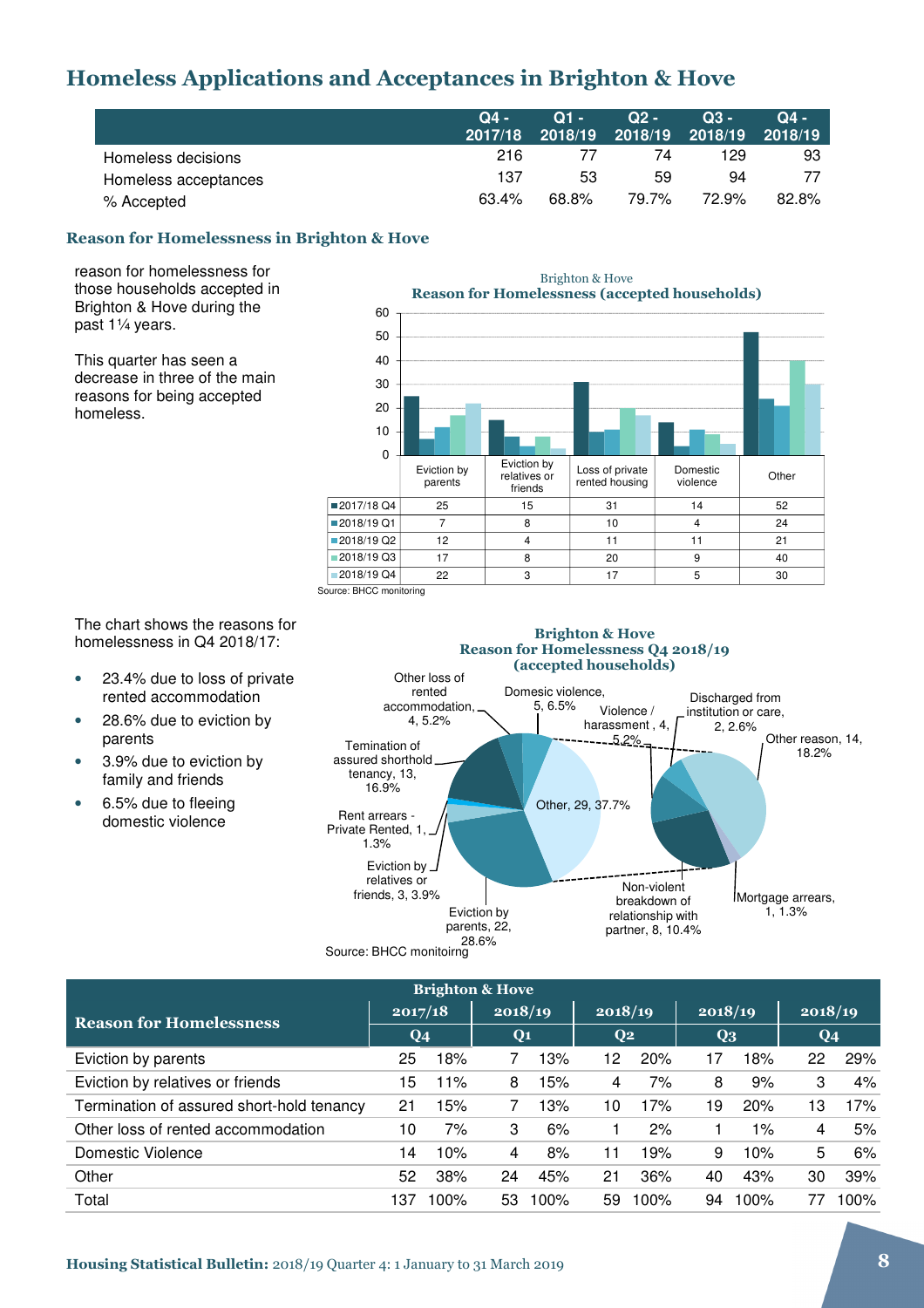### Homeless Applications and Acceptances in Brighton & Hove

|                      | $\overline{04}$ -<br>2017/18 | $Q1 -$ | Q2 -<br>2018/19 2018/19 | $\Omega$ 3 -<br>2018/19 | Q4 -<br>2018/19 |
|----------------------|------------------------------|--------|-------------------------|-------------------------|-----------------|
| Homeless decisions   | 216                          |        | 74                      | 129                     | 93              |
| Homeless acceptances | 137                          | 53     | 59                      | 94                      |                 |
| % Accepted           | 63.4%                        | 68.8%  | 79.7%                   | 72.9%                   | 82.8%           |

### Reason for Priority Need in Brighton & Hove

The chart shows the reasons why households were accepted as homeless and found in priority need during the last 1¼ years.

This quarter has seen a decrease in three of the main reasons for

being in priority need.



Source: BHCC monitoring

The chart shows a percentage breakdown of the reasons for priority need of households who were accepted homeless in Q4 2018/19.

- 45.5% of those accepted as homeless were due to the households having dependent children
- 19.5% of those accepted were due to mental illness
- 20.8% of those accepted were due to physical disability
- 3.9% of those accepted were due to pregnancy



1.3%

Source: BHCC monitoring

| <b>Brighton &amp; Hove</b>      |                |       |         |       |                |      |         |      |                |      |
|---------------------------------|----------------|-------|---------|-------|----------------|------|---------|------|----------------|------|
| <b>Reason for Priority Need</b> | 2017/18        |       | 2018/19 |       | 2018/19        |      | 2018/19 |      | 2018/19        |      |
|                                 | Q <sub>4</sub> |       | $Q_1$   |       | Q <sub>2</sub> |      | $Q_3$   |      | Q <sub>4</sub> |      |
| Dependent children              | 57             | 42%   | 22      | 42%   | 29             | 49%  | 34      | 36%  | 35             | 45%  |
| Pregnant                        | 6              | 4%    | 2       | 4%    | 4              | 7%   | 8       | 9%   | 3              | 4%   |
| Physical disability             | 31             | 23%   | 6       | 11%   | 11             | 19%  | 21      | 22%  | 16             | 21%  |
| Mental illness or disability    | 31             | 23%   | 19      | 36%   | 13             | 22%  | 22      | 23%  | 15             | 19%  |
| Old person                      | 6              | 4%    |         | 2%    |                | 2%   | 3       | 3%   |                | 1%   |
| Young person                    |                | $1\%$ | 0       | $0\%$ | 0              | 0%   | 0       | 0%   |                | 1%   |
| Other                           | 5              | 4%    | 3       | 6%    |                | 2%   | 6       | 6%   | 6              | 8%   |
| Total                           | 37             | 100%  | 53      | 100%  | 59             | 100% | 94      | 100% |                | 100% |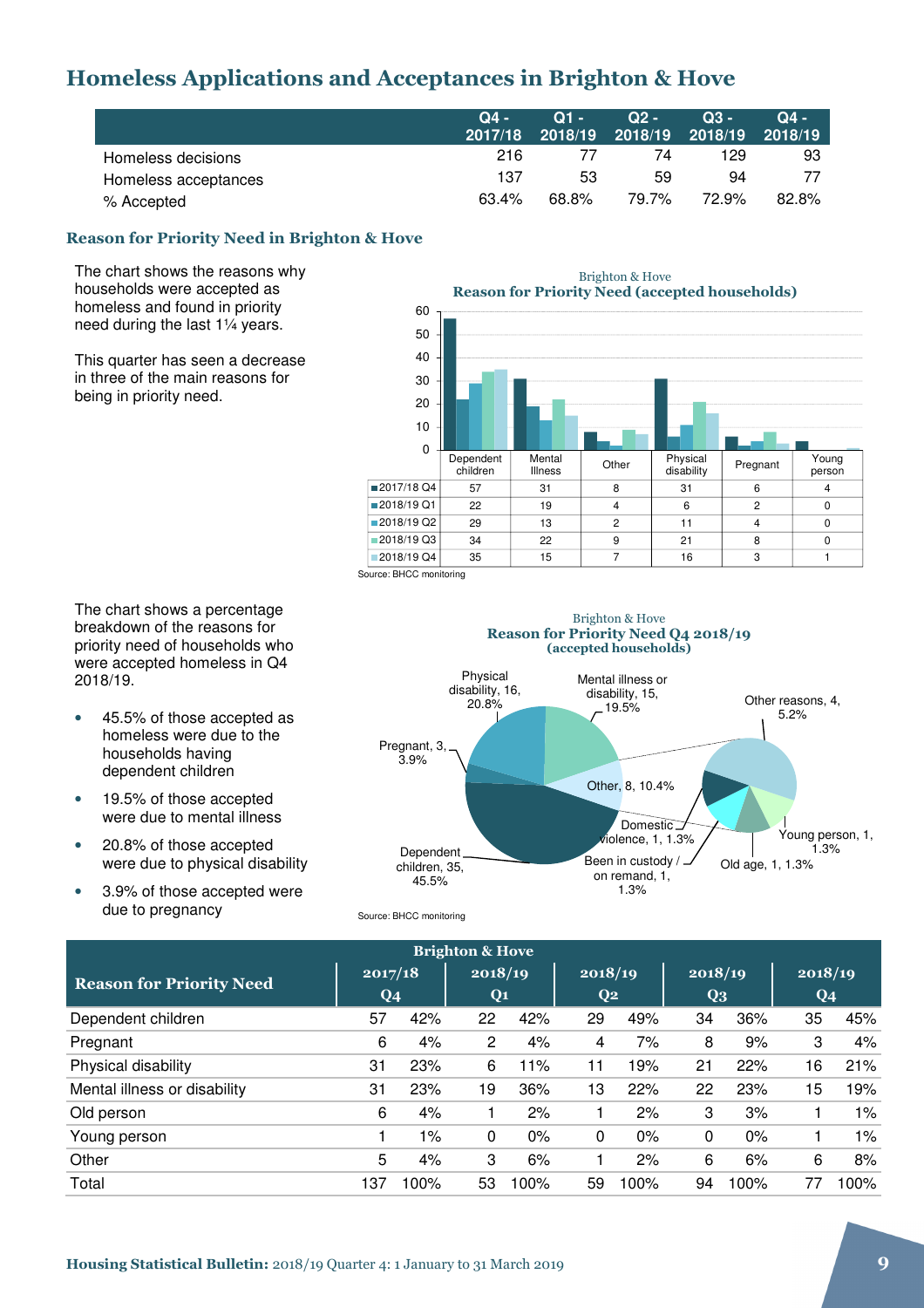### Households in Temporary Accommodation

The chart shows the number of households in Temporary Accommodation at the end of each quarter since Q4 2017/18.

On 31 Marh 2019 there were 1,340 households in Temporary Accommodation, 21% decrease over the year and 5% decrease over the quarter:

- 55% were in Private Sector Leased accommodation
- 31% were in accommodation directly acquired with PRS landlords
- 2% were in B&B accommodation

The chart shows the number of households in B&B accommodation on the last day of each quarter over the past few years.

The number of households placed in B&B this quarter was above the previous quarter.

Of the 25 households in B&B, for 9 (36%) there was a 'duty owed'.

1,800 Brighton & Hove Households in Temporary Accommodation (as at the end of the quarter)



Source: BHCC monitoring



Our priority is to ensure families with children and/or pregnant women are not placed in B&B accommodation unless it is an emergency.

Of the 929 families with children and/or pregnant women in temporary accommodation, 2 (0.2%) were in B&B accommodation on 31 March 2019.

Of the 1,340 households in temporary accommodation, 47.2% were lone parents (44.1% female and 3.1% male) and 25.8% were one person households (17.1% males and 8.7% females).

There were no young people aged 16/17 years old in Temporary Accommodation.

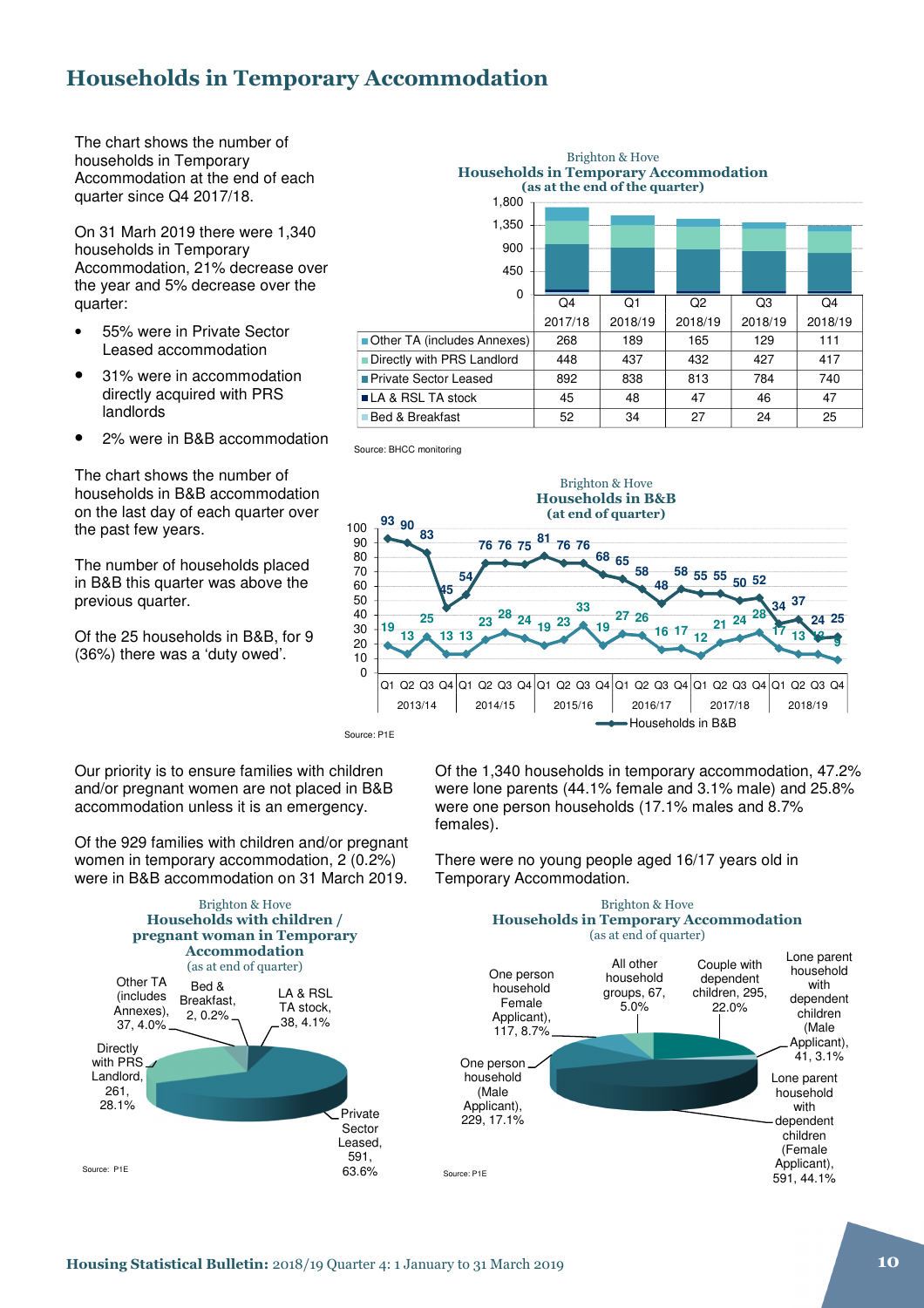# Homemove: Current Demand and Supply for Social Housing

On 1 April 2019, 9,872<sup>4</sup> households were on the Housing Register and 171 homes were let during Q4 2018/19

10,570 households were eligible to bid for properties, either for the whole or part of the period between 1 January and 31 March 2019.

The chart shows the bidding activity of households in each band during Q4 2018/19; 39% in Band A, 26% in Band B, 27% in Band C and 11% in Band D bid.

During Q4 2018/19, a total of 18,632 bids were made on 308 properties advertised and 202 properties were let.<sup>5</sup>.



### By Banding



**Band Band D, 0.8** Brighton & Hove Bids per Household by Banding (January - March 2019)



Brighton & Hove Lettings by Banding (January - March 2019)



Source: Locata

The majority of households on the Housing Register are in Band C. Band A makes up 5% of the register

### By Property Size



Source: Locata

Households in Band C made the most bids, an average of 2.3 each. Band D made the fewest bids.



Source: Locata

Source: Locata

3-bed properties had the highest average of bids per home available with an average of 153 bids

80 (47%) of lets went to those in Band C; with 44 of those 80 lets to households accepted as homeless





Source: Locata

76 (44%) of available homes let during the period were 1-beds

52% of the Housing Register is comprised of households looking for 1-bed homes.

 $\overline{a}$ 4 Excludes suspended and pending households, and those offered or nominated a property <sup>5</sup> Some properties were advertised more than once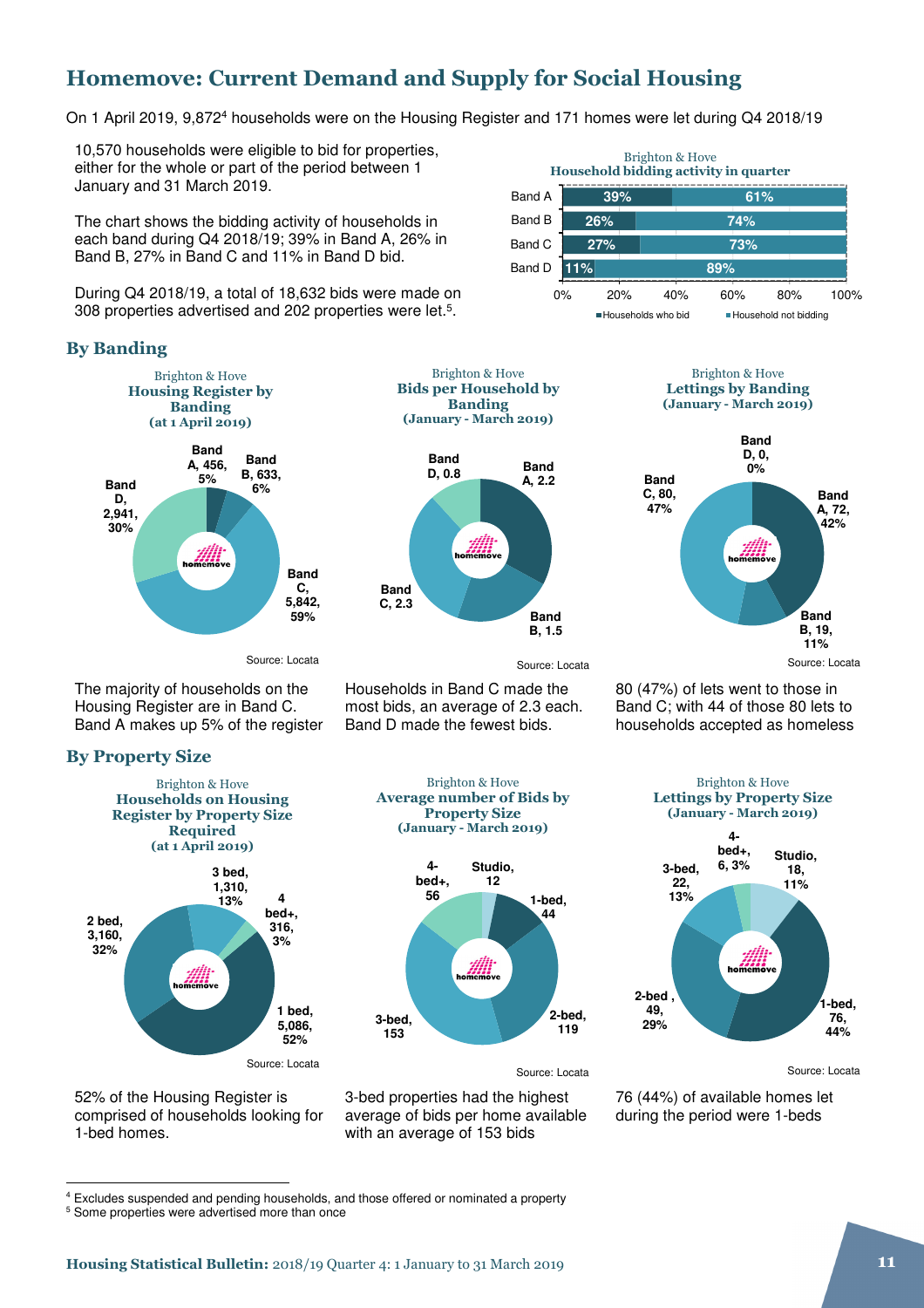## Homemove: Current Demand and Supply for Social Housing (continued)

The chart compares the number<sup>6</sup> of general stock properties and also sheltered stock where the status of the property changed between 1 January and 31 March 2019.<sup>7</sup>

- number advertised
- number accepted<sup>8</sup>
- percentage accepted
- average bids per property

There were 285 properties where the status changed<sup>9</sup> during the period monitored; 184 were accepted, 36 withdrawn, 48 re-advertised, 15 ready to offer and 2 ready to nominate.

The chart shows a breakdown of lettings<sup>10</sup> by Housing List classification – whether they are a homeseeker or transfer applicant:

- 78% of lets were to homeseekers and 22% to transfers
- 71% of households housed from Band A were homeseekers
- 47% of households housed from Band B were homeseekers
- 91% of households housed from Bands C were homeseekers
- No households from Band D were housed

Brighton & Hove Homemove (1 January - 31 March 2019) 180 100% **82% 86%** 160 **72% 74%** 80% 140 120 Number of homes Number of homes Percent Accepted Percent Accepted **49%** 60% 100 80 **29%** 40% 60 40 20% 20  $\overline{0}$ 0% Studio 1 bed 2 bed 3 bed 4 bed+ Sheltered

 $\blacksquare$  Advertised  $\blacksquare$  Accepted  $\blacksquare$  Average number of bids per property  $\lozenge$ % Accepted Source: Locata

#### Brighton & Hove Lettings by Housing List (1 January - 31 March 2019)



#### Source: Locata

| <b>Waiting</b> | Number of years on housing register |               |       |       |       |           |  |
|----------------|-------------------------------------|---------------|-------|-------|-------|-----------|--|
|                | <b>Sheltered</b>                    | <b>Studio</b> | 1-bed | 2-bed | 3-bed | $4$ -bed+ |  |
| Shortest       | 0.1                                 | 0.3           | 0.1   | 0.2   | 0.3   | 0.4       |  |
| <b>Average</b> | $2.5\,$                             | 1.9           | 3.6   | 3.7   | 2.9   | 2.2       |  |
| Longest        | 12.6                                | 5.6           | 17 O  | 12 6  | 72    | 4.0       |  |

The table shows the number of years<sup>11</sup> those households that were re-housed during Q4 2018/19 had been on the housing register by property size.

The table shows the number of years those households that were re-housed during Q2 2018/19 had been on the housing register by band.

At 20 days, a household in Band C waited the shortest amount of time on the housing register to be re-housed – they were re-housed to 2-bed sheltered flat.

|                | Number of years on housing register |                                   |      |  |  |  |  |  |
|----------------|-------------------------------------|-----------------------------------|------|--|--|--|--|--|
| <b>Waiting</b> |                                     | Band A   Band B   Band C   Band D |      |  |  |  |  |  |
| Shortest       | O 1                                 | 0 2                               | O 1  |  |  |  |  |  |
| <b>Average</b> | 2.6                                 | 1.8                               | 4.1  |  |  |  |  |  |
| Longest        | 11.2                                | 4 በ                               | 17.0 |  |  |  |  |  |

 $\overline{a}$ 6 The number of properties may include duplication where the same property has been advertised, withdrawn and then re-advertised

 $7$  Sheltered includes both sheltered and extra care properties (8x extra care and 55 sheltered)

<sup>&</sup>lt;sup>8</sup> Accepted includes lets, offered, nominations, nomination offered and acceptances

<sup>&</sup>lt;sup>9</sup> Status changed: let, accepted, offered, ready to offer, re-advertised, withdrawn, nomination offered, nominated, ready to nominate

<sup>&</sup>lt;sup>10</sup> Sheltered includes households housed / rehoused to sheltered and extra care homes (3x extra care and 18x sheltered)

<sup>&</sup>lt;sup>11</sup> As households 'bid' for the property of their choice, this may, in some instances, effect the length of time they spend on the housing register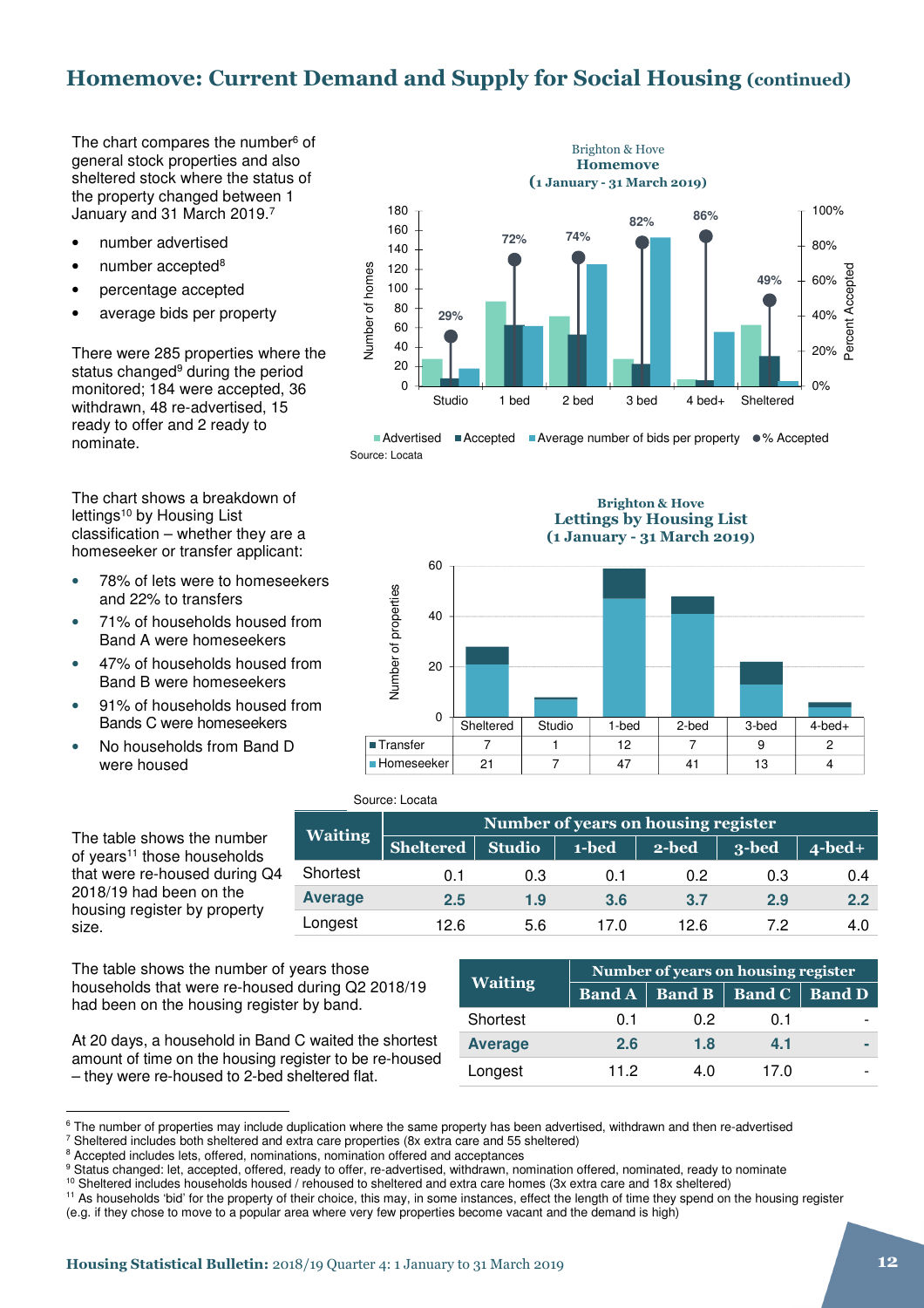# Homemove: Demand and Supply for Households in Band A & B

Households in Bands A and B are households in the most need of housing/re-housing. Households in Band A are identified as being in urgent need to move and those in Band B as being high priority to move. On 1 October 2018 there were 1,294 households on the Housing Register in these bandings. During Q2 2018/19, 71 households in Bands A and B were re-housed and 1,453 were on the housing register at some point during this period.

On 1 April 2019 there were 1,089 households in Bands A and B on the Housing Register (456 in Band A and 633 in Band B)

- 126 (12%) sheltered homes
- 440 (40%) 1-bed homes
- 290 (27%) 2-bed homes
- 174 (16%) 3-bed homes
- 59 (5%) 4-bed+ homes

Of the 233 households needing a 3-bed+ home, 83 (36%) had a family member with medical needs and 100 (43%) were living in a home too small for them.

During Q4 2018/19 there were 91 homes let to households in Bands A & B (72 to Band A and 19 to Band B)

- $5(5%)$  sheltered<sup>12</sup>
- 34 (37%) studio / 1-bed homes
- 28 (31%) 2-bed homes
- 18 (20%) 3-bed homes
- 6 (7%) 4-bed+ homes

Of the 24, 3-bed+ homes let, 5 (21%) were to families with a member who had medical needs and 6 (25%) were to families living a home too small for them

The table shows the number of years<sup>13</sup> those households in Bands A & B that were rehoused during Q4 2018/19 had been on the housing register.

The table shows the ratio of households in Bands A & B that were housed per 100 households on the Housing Register for the same period.

In Q4 2018/19 there were 8.8 households housed in 3-bed homes from Bands A & B for every 100 households in the same bandings and on the housing register needing 3-bed home and eligible to bid during the quarter.

| <b>Brighton &amp; Hove</b><br>Households housed in Bands A & B<br>(per 100 Band A & B households on Housing Register needing that size) |                      |                      |                                 |               |                      |  |  |  |
|-----------------------------------------------------------------------------------------------------------------------------------------|----------------------|----------------------|---------------------------------|---------------|----------------------|--|--|--|
|                                                                                                                                         | 2017/18<br><b>Q4</b> | 2018/19<br><b>O1</b> | 2018/19<br><b>O<sub>2</sub></b> | 2018/19<br>Q3 | 2018/19<br><b>Q4</b> |  |  |  |
| Sheltered                                                                                                                               | 8.0                  | 4.4                  | 3.7                             | 3.1           | 3.3                  |  |  |  |
| Studio & 1-bed                                                                                                                          | 3.6                  | 4.2                  | 4.5                             | 5.3           | 6.8                  |  |  |  |
| 2-bed                                                                                                                                   | 7.5                  | 6.1                  | 5.4                             | 5.8           | 7.9                  |  |  |  |
| 3-bed                                                                                                                                   | հ 2                  | 6 4                  | 6.2                             | 51            | 8.8                  |  |  |  |

4-bed + 0.0 1.3 7.9 0.0 8.8

Brighton & Hove Households in Bands A & B on Joint Housing Register as at 1 April 2019





Source: Locata

| Number of years on housing register: Band A & B |                         |     |       |       |     |                               |     |  |
|-------------------------------------------------|-------------------------|-----|-------|-------|-----|-------------------------------|-----|--|
| <b>Waiting</b>                                  | <b>Sheltered Studio</b> |     | 1-bed | 2-bed |     | $3$ -bed $\overline{4}$ -bed+ | All |  |
| <b>Shortest</b>                                 | 0.3                     | 0.3 | 0.1   | 0.2   | 0.3 | 0.4                           | 0.1 |  |
| <b>Average</b>                                  | 2.1                     | 0.3 | 2.5   | 2.6   | 2.3 | 2.2                           | 2.4 |  |
| Longest                                         | 5.2                     | 0.3 | 11 2  | 7 2   | 6.6 | 4 O                           | 112 |  |

| <sup>12</sup> Sheltered includes households re-housed to sheltered and extra care homes (1x extra care and 4x sheltered) |  |
|--------------------------------------------------------------------------------------------------------------------------|--|

<sup>&</sup>lt;sup>13</sup> As households 'bid' for the property of their choice, this may, in some instances, effect the length of time they spend on the housing register

<sup>(</sup>e.g. if they chose to move to a popular area where very few properties become vacant and the demand is high)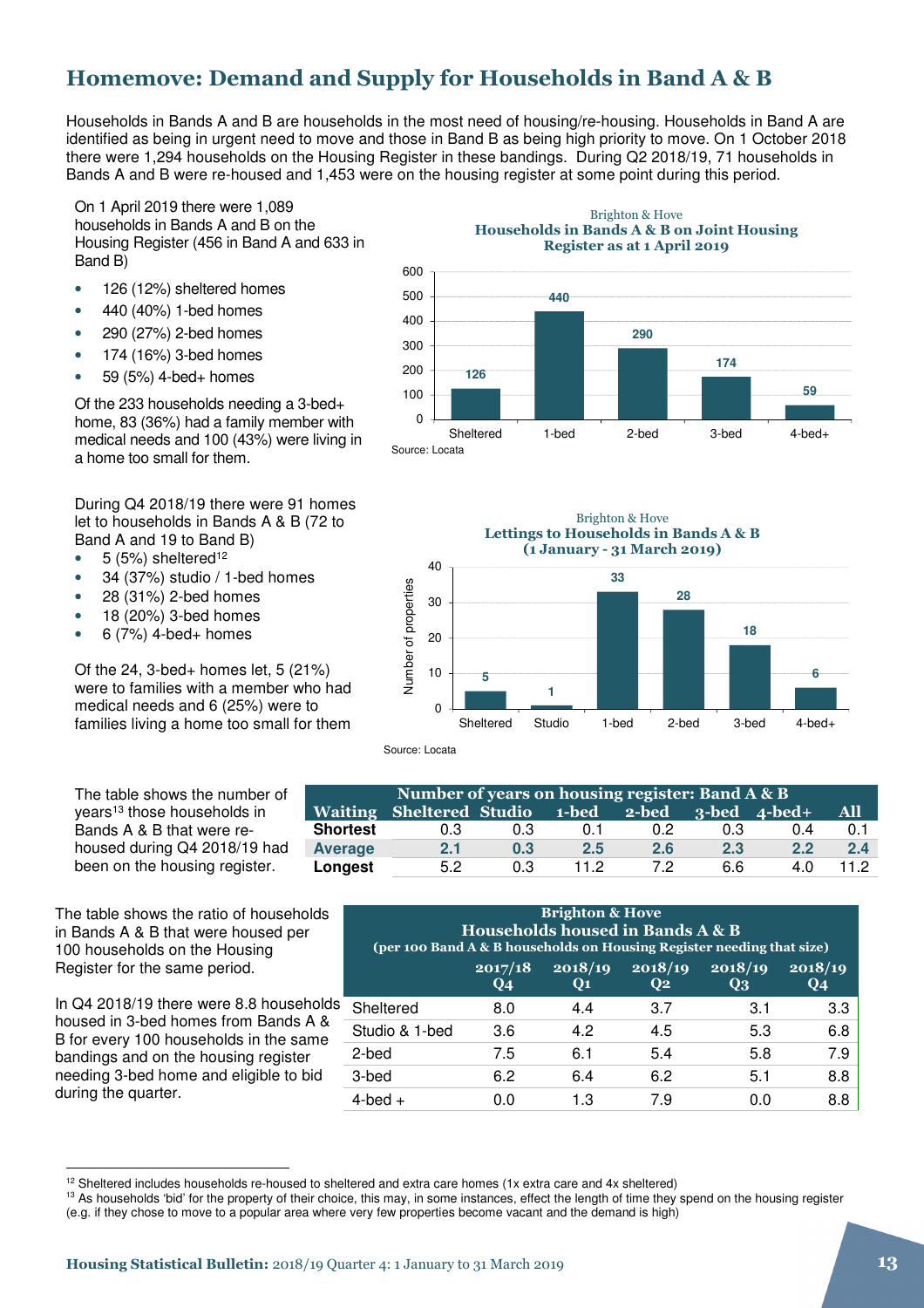# Homemove: Demand and Supply: Homeless Households

1,437 households on the Housing Register on 1 April 2019 had been accepted as unintentionally homeless and in priority need

- 10 (1%) sheltered homes
- 383 (26%) 1-bed homes
- 747 (52%) 2-bed homes
- 258 (18%) 3-bed homes
- 39 (3%) 4-bed+ homes

During Q4 2018/19 a total of 71 properties were let to households who had been accepted as unintentionally homeless and in priority need

- 9 (13%) sheltered homes
- 31 (43%) studio / 1-bed homes
- 20 (28%) 2-bed homes
- 9 (13%) 3-bed homes
- 2 (3%) 4-bed+ homes

The chart compares the number of social housing units available as 'new lets' to the number of households accepted as homeless over the past 1¼ years

During Q4 2018/19 a total 77 households were accepted as unintentionally homeless and in priority need and 133 social rented properties were let to new tenants.<sup>14</sup>

The chart shows a percentage split between 'new' lets to homeless households and other homeseekers (excluding transfers and mutual exchanges) on the housing register over the past 1¼ years.

During Q4 2018/19, 53% of the 'new' social housing lets were to households on the housing register who had been accepted as unintentionally homeless and in priority need.









Source: BHCC monitoring



 $\overline{a}$ <sup>14</sup> The number of households accepted as homeless has been impacted by the changes in homelessness casework now in place under the Homeless Reduction Act 2018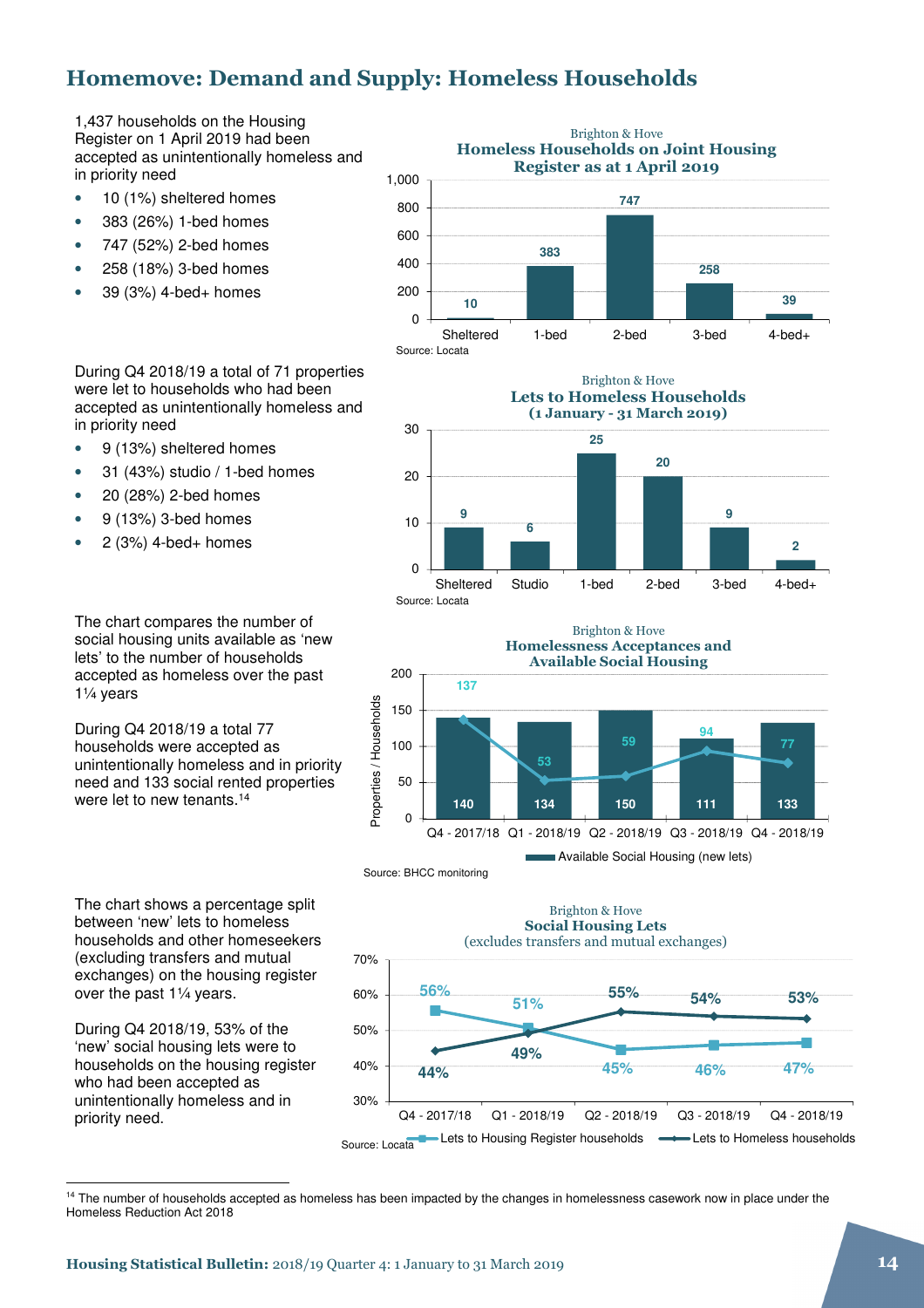# Homemove: Lettings to Social Housing (1)

### Sheltered Housing

28 sheltered homes were let (1x 1-bed bungalow, 10x studio flats, 16x 1-bed flats and 1x 2 bed flat). 206 bids were made, averaging 7 bids per home.

- 3x 1-bed flats let in Area Two were extra care flats
- The property receiving the highest number of bids was the 1-bed bungalow in Area Four (33 bids)
- 4 properties received 1 bid each; 2 in Area Two and 2 in Area Four.

### Studio Flats

8 studio homes were let during the period monitored (8x flats). A total of 229 bids were made giving an average of 29 bids per available studio home

- The property receiving the highest number of bids was a studio in Area Two (47 bids)
- The property receiving the lowest number of bids was a flat in Area Two (10 bids)

### 1 Bed Homes

A total of 3,969 bids were made on a total of 59 1-bed homes let during the period monitored (58x flats and 1x bungalow) giving an average of 67 bids per home.

- The property receiving the highest number of bids was a flat in Area One (162 bids)
- The property receiving the lowest number of bids was a flat in Area Four (7 bids)









#### **City Areas**

- 
- 
- 
- Area Four Hollingbury & Stanmer Area Nine<br>• Area Five Hangleton & Knoll Area Ten
- 

Area Ten Area Nine Area Eight Area Seven Area Six Area Five Area Four Area Three Area Two Area One

- 
- 
- 

• Area One East Brighton • Area Six Hanover & Elm Grove / St. Peter's & North Laine<br>• Area Soven Patcham / Preston Park / Hove Patk / Withdean • Area Two Queen's Park **• Area Seven Patcham / Preston Park / Hove Park / Withdean**<br>• Area Three Moulsecoomb & Bevendean • Area Eight Rottingdean Coastal / Woodingdean

• Area Eight Rottingdean Coastal / Woodingdean • Area Eight Rottingdean Coastal / Woodingdean

 $\blacksquare$  1-bed

**11**

0 10 20 30 40

**10 6**

**11 8**

Brighton & Hove Social Housing Lets hor 1 January - 31 March 2019

**3**

**3 5 5**

Brunswick & Adelaide / Central Hove / Goldsmid / Regency / Westbourne / Wish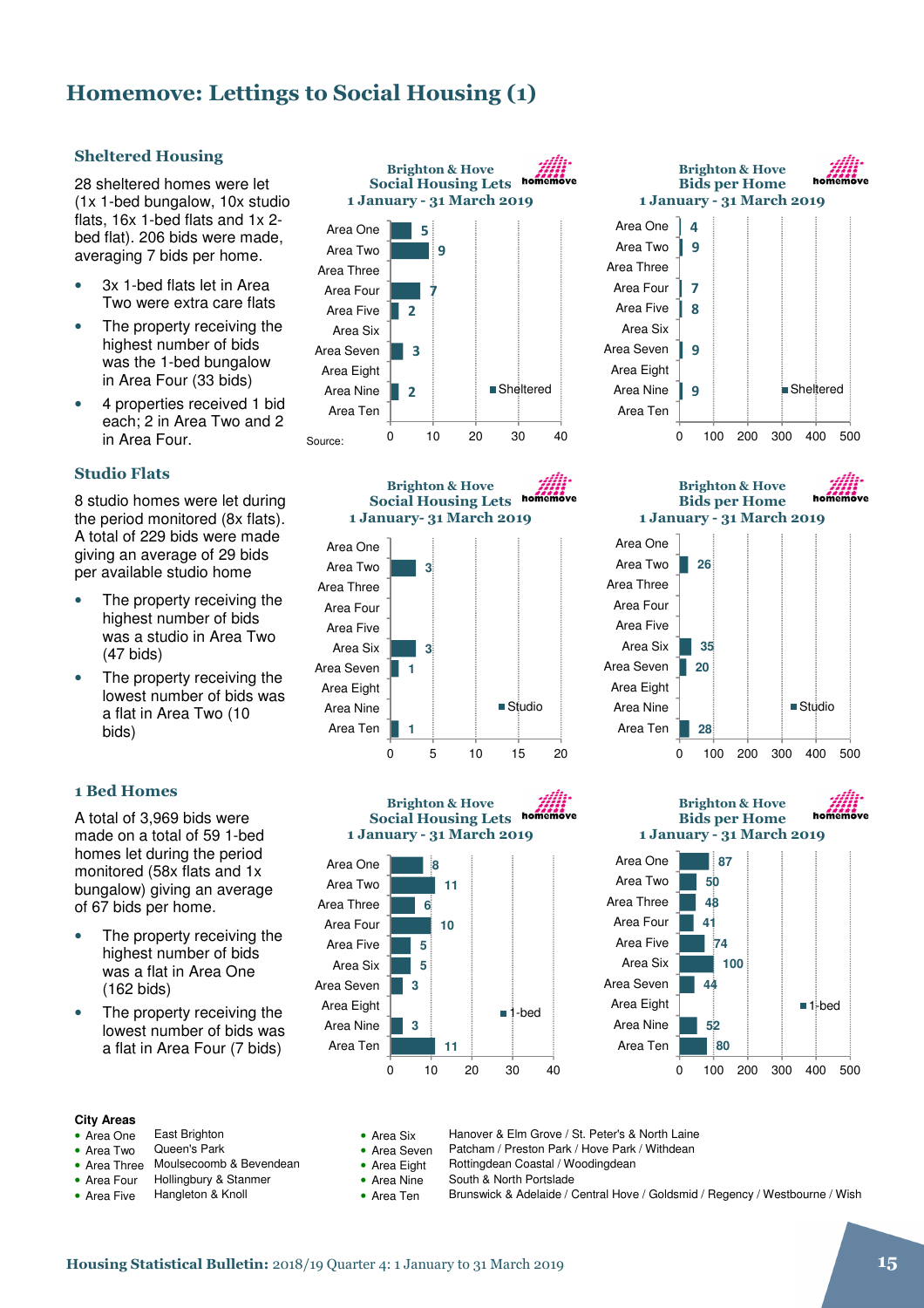## Homemove: Lettings to Social Housing (2)

#### 2 Bed Homes

A total of 48 2-bed homes were let during the period monitored with a total of 5,908 bids averaging 123 bids.

- 2x maisonette, 7x houses, and 39x flats
- A house in Area Seven received highest number of bids (366 bids)
- A flat in Area Five received the least number of bids (36 bids)

#### 3 Bed Homes

A total of 22 3-bed homes were let during the period monitored with a total of 3,132 bids made averaging 142 bids per home.

- 1x bungalow, 16x houses, 2x maisonettes and 3x flats
- A house in Area Five received the highest number of bids (262 bids)
- A flat in Area One received the least number of bids (28 bids**)**

#### 4+ Bed Homes

A total of 6 4-bed+ homes were let during the period monitored with a total of 336 bids made averaging 56 bids per home.

- 4x 4-bed houses and 2x 5-bed house
- A 4-bed house in Area Seven received the highest number of bids (80 bids)
- A 4-bed house in Area One received least number of bids (33 bids)

### **City Areas**

- 
- 
- 
- 
- 

Brighton & Hove Social Housing Lets homemove 1 January - 31 March 2019

















- **Fast Brighton Area Six Hanover & Elm Grove / St. Peter's & North Laine**<br>  **Area Seven** Patcham / Preston Park / Hove Park / Withdean
- Area Two Queen's Park<br>
Area Three Moulsecoomb & Bevendean Area Seven Patcham / Preston Park / Hove Park / Withdean<br>
 Area Eight Rottingdean Coastal / Woodingdean
- Area Three Moulsecoomb & Bevendean Area Eight Rottingdean Coastal / Woodingdean<br>Area Four Hollingbury & Stanmer Area Nine South & North Portslade
- Area Four Hollingbury & Stanmer Area Nine South & North Portslade
	-

• Area Five Hangleton & Knoll • Area Ten Brunswick & Adelaide / Central Hove / Goldsmid / Regency / Westbourne / Wish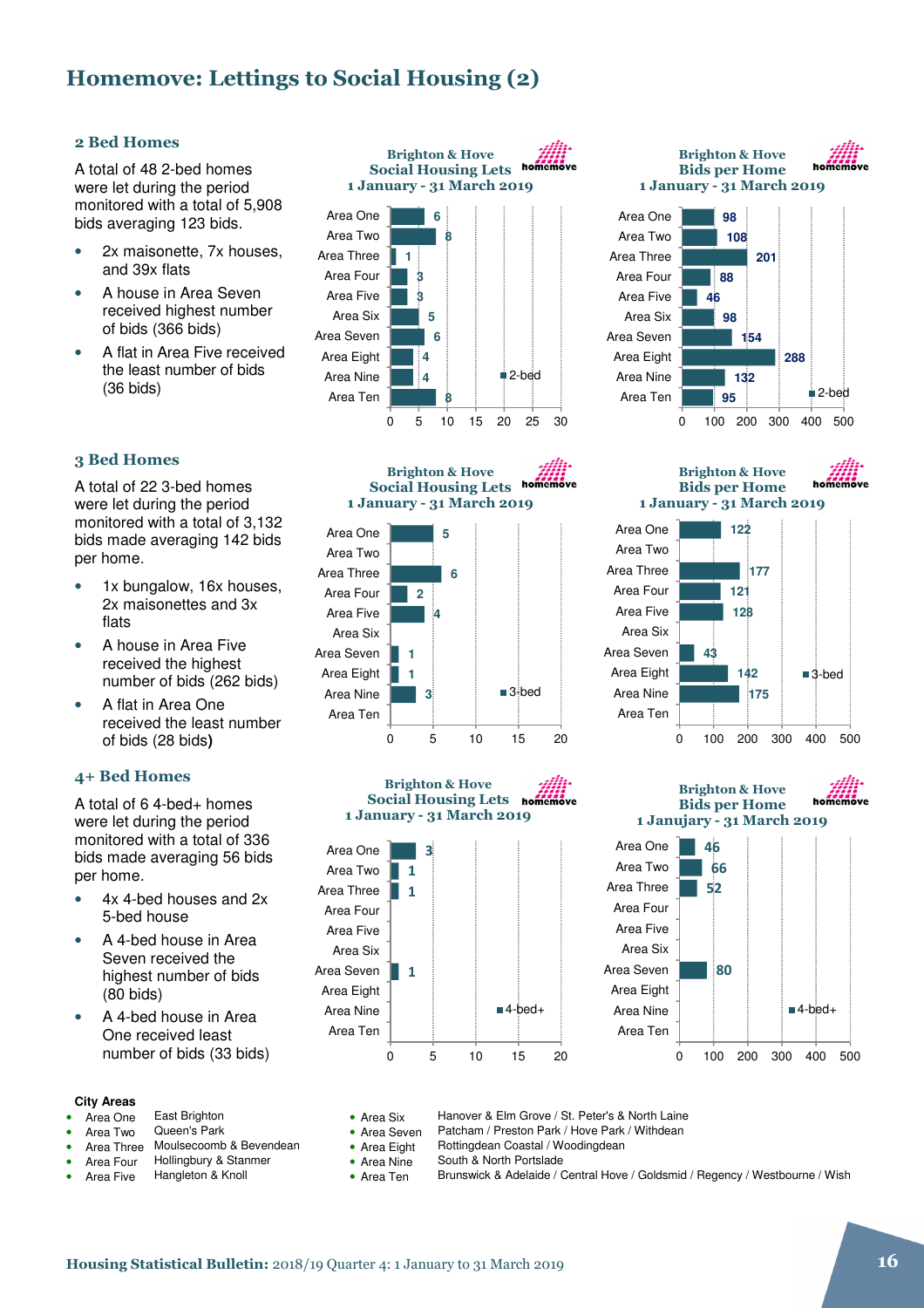### Homemove: Average Rents

#### Average rents this quarter

The table shows the average rents for homes let this quarter broken down by property size and tenure type. 93% (159) of the homes let were for social rent and 7% (12) were affordable rent. The overall average rent for homes let for social rent was £83.06 per week and for affordable rent was £181.64 per week.

| <b>Brighton &amp; Hove</b><br>Average weekly rent: Q4 2018/19 |                                               |                               |                         |                        |                         |                        |  |  |
|---------------------------------------------------------------|-----------------------------------------------|-------------------------------|-------------------------|------------------------|-------------------------|------------------------|--|--|
|                                                               | <b>Social Rent</b><br><b>All Tenure Types</b> |                               |                         |                        |                         | <b>Affordable Rent</b> |  |  |
|                                                               | Number of<br>homes lets                       | <b>Average</b><br>weekly rent | Number of<br>homes lets | Average<br>weekly rent | Number of<br>homes lets | Average<br>weekly rent |  |  |
| Sheltered                                                     | 28                                            | £79.27                        | 25                      | £74.17                 | 3                       | £121.76                |  |  |
| Studio                                                        | 8                                             | £65.80                        | 8                       | £65.80                 |                         | £-                     |  |  |
| 1-bed                                                         | 59                                            | £81.72                        | 56                      | £77.90                 | 3                       | £153.02                |  |  |
| 2-bed                                                         | 48                                            | £90.35                        | 46                      | £85.98                 | 2                       | £190.87                |  |  |
| 3-bed                                                         | 22                                            | £117.72                       | 19                      | £99.97                 | 3                       | £230.14                |  |  |
| $4$ -bed $+$                                                  | 6                                             | £148.61                       | 5                       | £121.70                |                         | £283.14                |  |  |
| All                                                           | 171                                           | £89.97                        | 159                     | £83.06                 | 12                      | £181.64                |  |  |

#### Average rents over last 5 quarters

The table shows the number of homes let over the last 5 quarters and the average weekly rents. This quarter saw a increase in the number of properties let and also a increase in the number that were for affordable rent.

| <b>Brighton &amp; Hove</b><br><b>Average weekly rent</b> |                                  |                        |                        |                               |                        |                        |
|----------------------------------------------------------|----------------------------------|------------------------|------------------------|-------------------------------|------------------------|------------------------|
|                                                          | <b>All Tenure Types</b>          |                        | <b>Social Rent</b>     |                               | <b>Affordable Rent</b> |                        |
|                                                          | <b>Number</b><br>of homes<br>let | Average<br>weekly rent | Number of<br>homes let | <b>Average</b><br>weekly rent | Number of<br>homes let | Average<br>weekly rent |
| Q4 2017/18                                               | 205                              | £112.06                | 131                    | £82.06                        | 74                     | £165.16                |
| Q1 2018/19                                               | 185                              | £98.64                 | 157                    | £82.47                        | 28                     | £189.29                |
| Q2 2018/19                                               | 202                              | £99.35                 | 160                    | £81.05                        | 42                     | £169.09                |
| Q3 2018/19                                               | 156                              | £86.10                 | 148                    | £81.69                        | 8                      | £167.65                |
| Q4 2018/19                                               | 171                              | £89.97                 | 159                    | £83.06                        | 12                     | £181.64                |

#### Homes let by tenure type

The chart shows the breakdown of homes let by tenure type over the last 5 quarters. This quarter 12 (7%) of lets were affordable rented homes compared to 74 (36%) in Q4 2017/18.